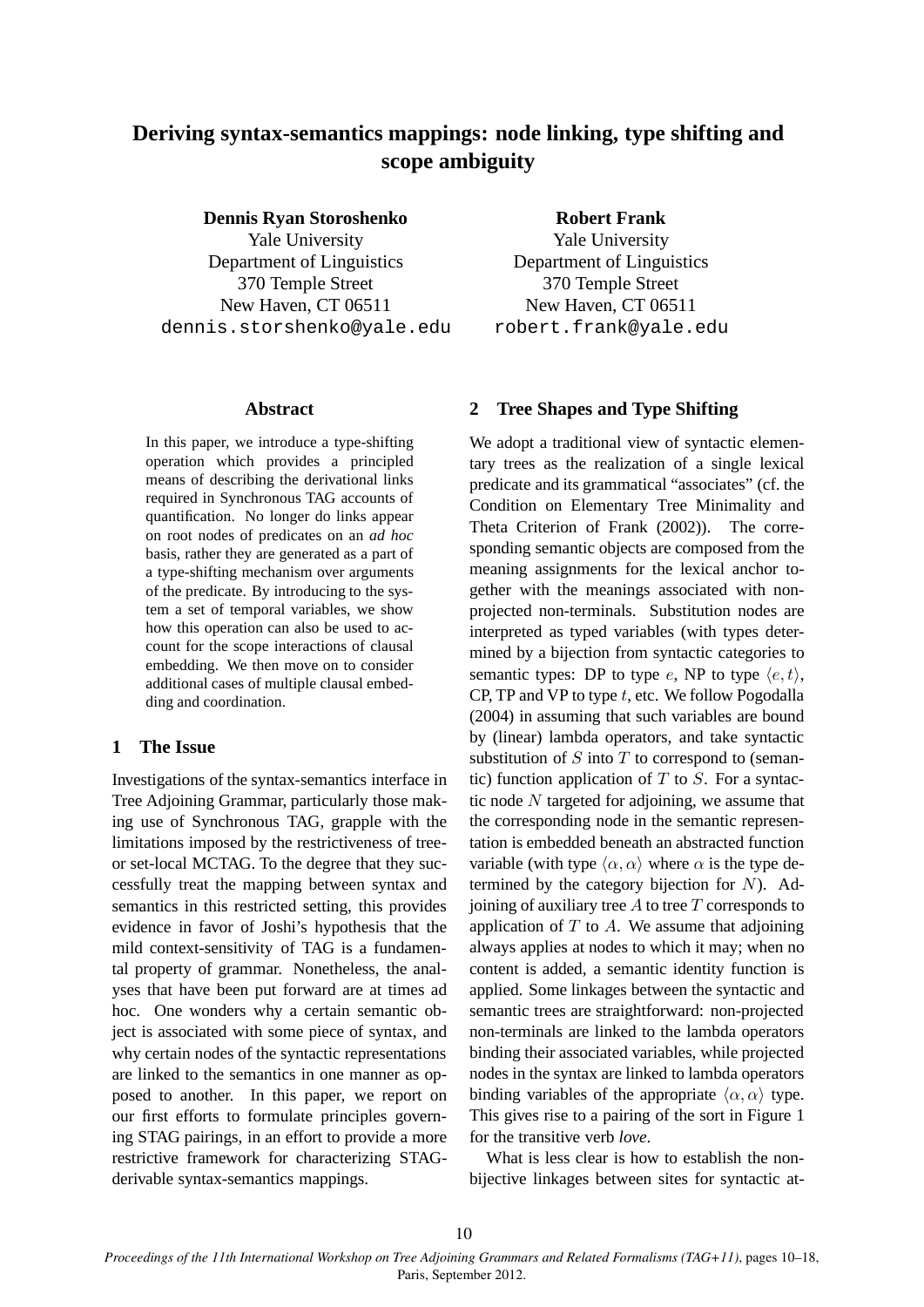

Figure 1: Syntactic and Semantic Tree Pair for *loves*



Figure 2: Tree Set for *every boy* (Schema for all Generalized Quantifiers)

tachment and semantic composition. Originating in Shieber and Schabes (1990), and continuing in all of the subsequent STAG-based work on scope we are aware of, it is assumed that the DP position in, say, the subject of a transitive verb-headed elementary tree is linked to both the e-type external argument of the predicate and the  $t$ -type root of the tree. This dual-linkage is mirrored in non-STAG accounts of quantification, such as the Hole Semantics-based account in Kallmeyer and Joshi (2003), and subsequent works in that tradition. No matter which type of semantic account the analyst prefers, it is widely accepted that quantification requires this simultaneous access to both an argument position and the root of a tree. Derivationally, this is of course simply a matter of treelocal MCS combination, but in STAG, there is the additional wrinkle of derivational links. Such multiple linkages are crucial for the establishment of scope for quantificational DPs, represented as multi-component sets (MCSs) in the semantics, but not the syntax, as in Figure 2. The variable component of this MCS substitutes into the e-type argument slot, while the t-recursive scope auxiliary tree adjoins at the semantic predicate's t root. It is difficult to see what within the verbal predicate itself directly motivates a link between the DP syntactic position and the  $t$  adjoining site in the semantics. We will assume that only the linkage between the syntactic position and the semantic argument slot is basic, as given in Figure 1. Once these are established, semantic trees can undergo an operation that creates multiple linkages in a systematic fashion. Specifically, we make use of an operation similar to argument raising from Hendriks (1988). In Hendriks' operation, the type of an argument is lifted (Partee and Rooth, 1983) from its basic e type to the generalized quantifier  $\langle \langle e, t \rangle, t \rangle$  type, allowing a raised argument to effectively take scope over the predicate. Application of this operation to the internal argument of a two-place predicate is shown in (1).

(1)  $\langle e, \langle e, t \rangle \rangle : f \Rightarrow$  $\langle e, \langle \langle \langle e, t \rangle, t \rangle, t \rangle :$  $\lambda x_{e}.\lambda T_{\langle\langle e,t\rangle,t\rangle}.T(\lambda y_{e}.f(y)(x))$ 

The lambda gymnastics involved here are substantial. We can accomplish a similar effect with the paired STAG structure in Figure 1 in a simpler way, if we allow one of the  $e$ -type arguments to be linked to a new functional  $\langle \alpha, \alpha \rangle$  variable. We represent this linkage as the combination of two variables under the scope of a single lambda operator, as shown in Figure 3. We take such set-valued lambda operators to encode the fact that the arguments must be introduced in a single derivational step, via combination with a MCS. In order to ensure that the newly introduced functional variable Q does not disturb the surrounding semantic combinations, it is crucial that Q be type-preserving (i.e., of type  $\langle \alpha, \alpha \rangle$  for some  $\alpha$ ).



Figure 3: Schematic Example of Type Lifting in Trees (Shown for Internal Argument)

The linkage that has been widely exploited to handle quantifier interpretation fits this pattern: the e-type argument is linked with a  $\langle t, t \rangle$  function variable, which will host its scope, shown in Figure 4. Whereas earlier accounts derived quantifier scope ambiguity through underspecified ordering of multiple adjoining at the root  $t$ -node of a verbal predicate's semantics, we derive the same ambiguity through underspecified ordering of type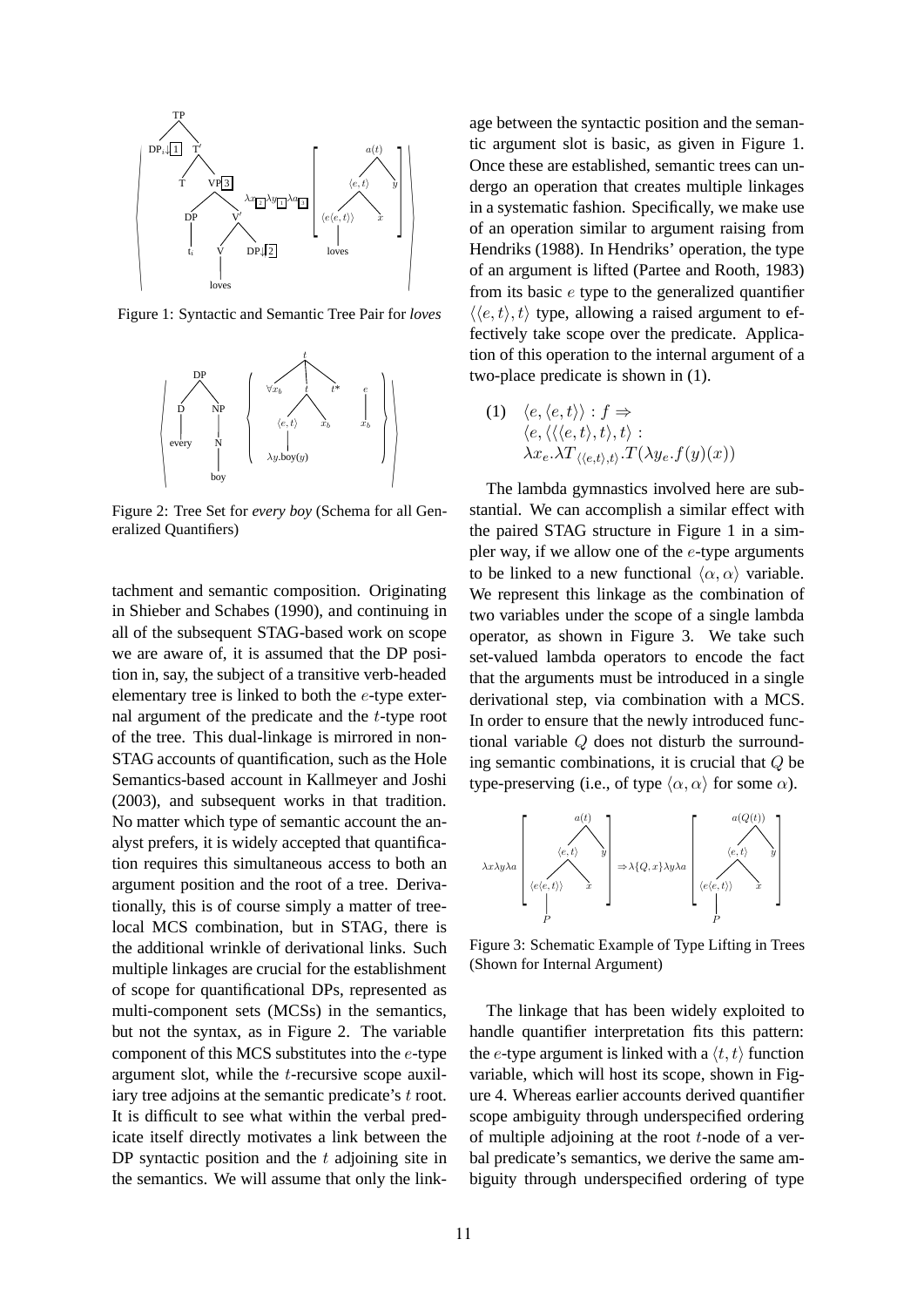

Figure 4: Syntactic and Semantic Tree Pair for *loves* (Type-lifted Internal Argument)

lifting operations, one for each of the predicate's arguments. These iterations of type-shifting take place after the construction of an elementary tree, but before the tree enters into any TAG combinatory operations. That is, the links (and their relative scopes) are all in place before any substitution or adjoining operations take place. What we have gained is that the additional non-bijective link which normally appears by stipulation now has a principled origin in the type-shifting operation which makes it possible for a semantic MCS to combine in a single derivational step.

## **3 Extending Beyond Quantifiers**

Type lifting is not limited to linking e-type variables to quantificational scope. In principle, any argument slot can be linked to an arbitrary typepreserving function, so long as there is a MCS that can satisfy these two positions simultaneously. One case involves infinitival complements to control predicates. Under the analysis of control of Nesson and Shieber (2008), the control predicate's semantic representation is a MCS with an e-type variable to fill the embedded subject argument slot as well as a t-recursive auxiliary bearing the predicate's lexical content. Just as with quantifiers, we link the semantic slot for the  $e$ type subject argument with the root  $t$  node, at which the embedding control predicate adjoins. Because this linkage is analogous to the one established in the case of quantifiers, we predict its interaction with other linkages to behave similarly. Specifically, we are led to expect that object quantifiers in the infinitival complement clause should be able to scope out of that clause, past the embedding control predicate (as well as quantifiers in the higher clause). This prediction is correct, as shown in (2).

(2) Someone wants to visit every European city. (want  $> \forall, \forall >$  want)

The example is derivable using the tree set for the control predicate in Figure 6, along with trees for the embedded clause and for the quantifiers, all lexical variants of the trees in Figures 1 and 2. The embedded predicate is shown in Figure 5, with type-shifting having applied in the order which yields surface scope. Recall though that inverse scope is equally possible, as we place no restriction on the order of the applications of typeshifting. The derivation proceeds as in Figure 7, with the order of the two instances of type lifting over the arguments of *to visit* left unspecified.



Figure 5: Non-finite predicate *to visit*, type-shifted for surface scope



Figure 7: Derivation Tree for (2)

The same scope facts are present in other examples of non-finite clausal embedding, such as raising and ECM, as in (3).

- (3) a. Some member seems to like every amendment. (seems  $> \forall, \forall >$ seems)
	- b. Some member wants every minister to leave. (wants  $> \forall$ ,  $\forall$  > wants)

Stowell (1982) notes that unlike control, raising and ECM predicates temporally restrict the embedded clause. Matrix predicates routinely specify the embedded clause's temporal interpretation relative to the time of the higher clause, as in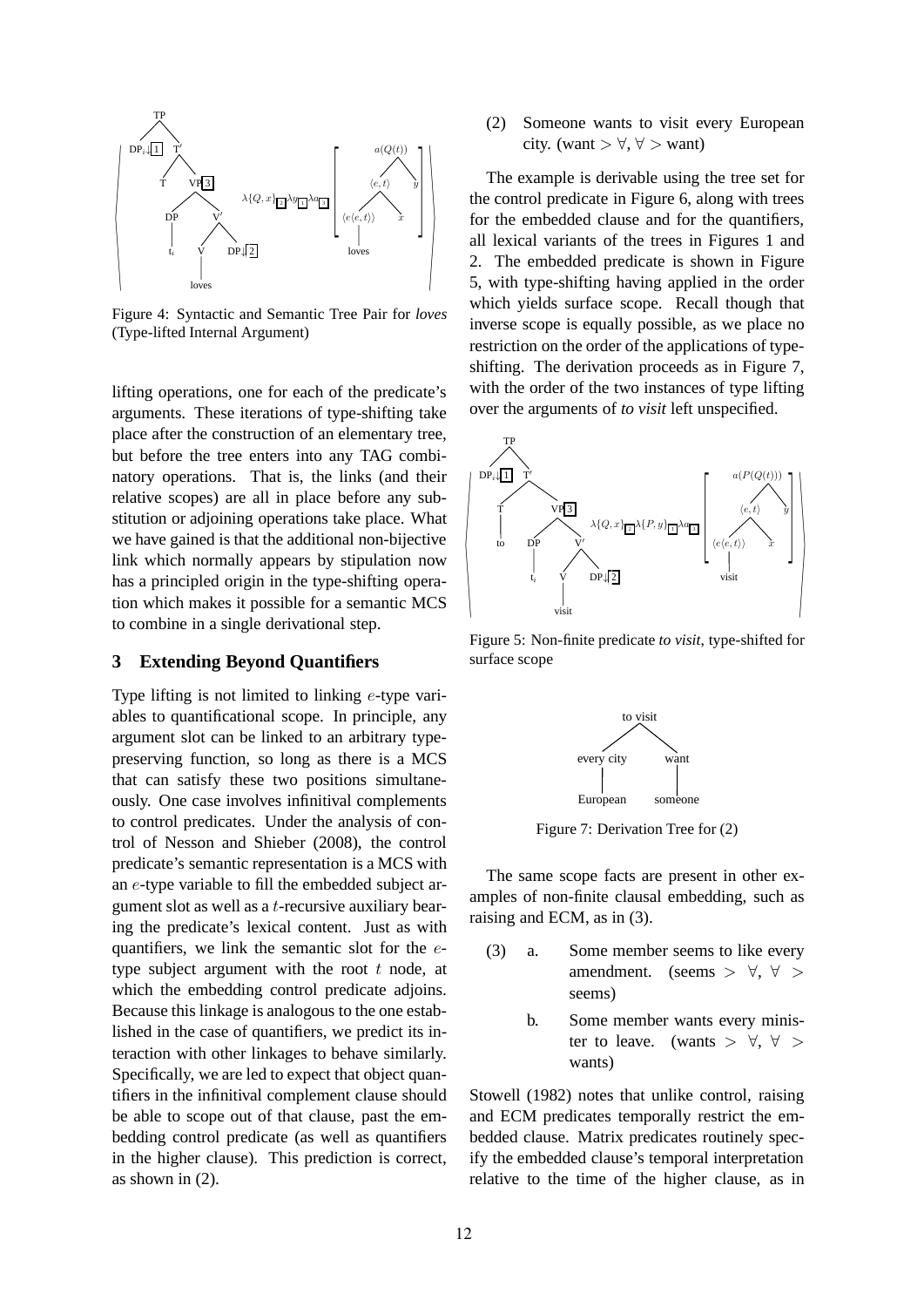(4) below: depending on the choice of the matrix predicate, the embedded event is understood to take place at a different relative time. For finite clausal complements as in (5), the temporal relation must be conveyed through tense marking in the embedded clause.

- (4) a. John regrets missing your talk.  $(\tau$ (missing-talk)  $<$  now)
	- b. John anticipates missing your talk.  $(\tau$ (missing-talk) > now)
- (5) a. John regrets that he miss**ed** your talk.
	- b. John anticipates that he **will** miss your talk.

It is straightforward to assume that the dependency in (3) results from the matrix predicate providing a temporal variable to the non-finite embedded clause. We implement this temporal variable using a simplified version of the presentation in Kusumoto (2005); most notably, we omit from our analysis additional situation variables also present in Kusumoto's analysis. This is done purely in the interest of keeping the semantics as clear as possible, and is not intended as an explicit claim that these variables are incompatible with the analysis.

We take the temporal dependency between clauses as in (3) and (4) to indicate multicomponent semantics in the matrix predicate, the use of which must be licensed by type lifting in the embedded clause. Once again, we should expect that this instance of type lifting can be interleaved with those for embedded quantificational arguments, predicting the observed scope facts. We illustrate using the ECM case (3b), beginning in Figure 8 with the elementary trees for the two predicates. ECM *want* is a MCS providing a temporal variable *i* of type  $\tau$ , similar to a control predicate providing an argument of type e. The matrix predicate's temporal variable can be saturated by a temporal indexical, whose interpretation varies with the tense of the matrix clause. Crucial to our system is the notion that there is only one such indexical available per derivation. The embedded clause has a similar variable slot, but as just stated, it cannot be similarly filled by an indexical. By type lifting over this position, the ECM predicate may combine in exactly the same way as a quantifier. The derivation in Figure 9 yields the reported scope ambiguity through underspecification of the

order of type lifting in the embedded clause. A similar process yields (3a), using the trees in Figure 10, following the derivation in Figure 11.



Figure 9: Derivation Tree for (3b)



Figure 10: Elementary Trees for (3a)



Figure 11: Derivation Tree for (3a)

## **4 Multiple Predicates**

Thus far, we have limited our discussion to simple cases of single clause embedding; in this section we illustrate how the proposed system will interact with multiple embedding, and with coordination.

An example of multiple embedding is given in (6):

(6) John wants Mary to be likely to win.

This is ECM *want*, which will, along with *to win*, use an elementary tree set essentially as in Figure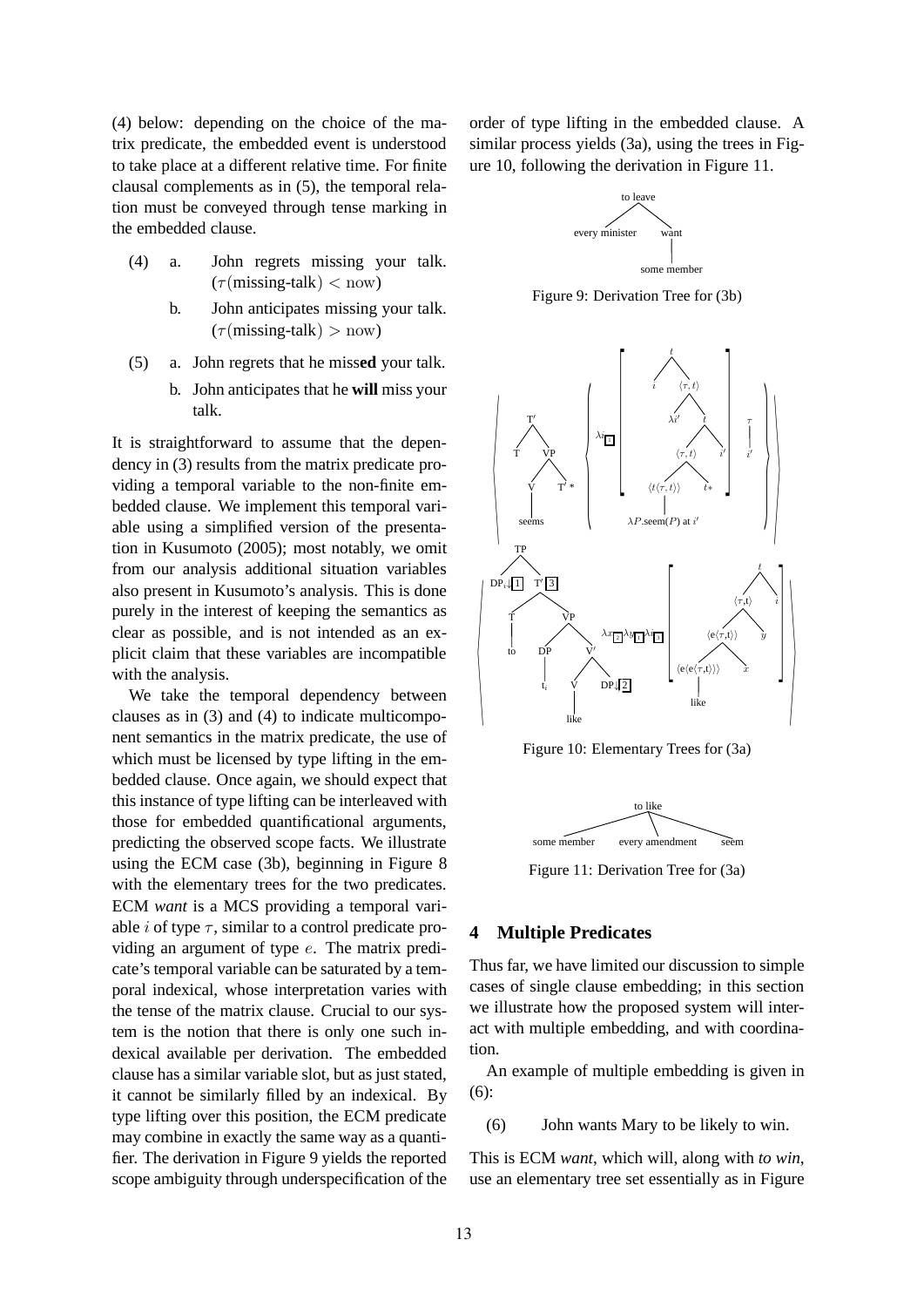8. The raising predicate, for the moment, we assume will have the standard TAG syntax of recursion on T′ , meaning that it is syntactically possible for both *wants* and *to be likely* to adjoin at different nodes in the *to win* tree. This raises two issues. Firstly, both the ECM and raising predicates would be adjoining at the same node in the semantics, predicting ambiguity between *wants* and *likely*. However, this ambiguity is not found, and only the surface scope of *wants* > *likely* is available. Secondly, there is an issue concerning the interval variables. The embedded predicate *to win* will have one open substitution site for an interval variable in its semantic elementary tree. However, both *likely* and *wants* have such a variable to pass on. It thus seems that under the proposed syntactic analysis, not only do we predict an unobserved ambiguity, but an interval variable will go unused.

To resolve this issue, we propose a tree set for the raising predicate as in Figure 12. Looking first at the semantics, as a clause which will adjoin into a non-finite clause, this passes down an interval variable, as described. However, this predicate itself also requires an interval argument of some sort to saturate its own type  $\tau$  argument slot, and we assume that only one temporal indexical is available per derivation. If this indexical is to be substituted into the matrix ECM predicate, then that predicate's own interval variable must be the one which substitutes into the raising predicate. That is, *wants* must combine directly with *likely*, not *to win*. This is a welcome finding, as it also predicts the observed scope facts. This then leads us to discuss the syntax of this raising predicate; with an additional degenerate CP node which can serve as the destination of the ECM predicate, direct combination of *wants* into *likely* is now possible, with the CP-recursive *wants* auxiliary tree adjoining to the degenerate CP tree in the set associated with the raising predicate. Type-shifting over the interval variable position in *likely* allows the *wants* MCS to adjoin, and type-shifting over the interval variable in *to win* allows *likely* to adjoin, bringing the ECM predicate along, with both the T′ - and CP-recursive adjoinings coming from one elementary tree set.

A slightly different problem arises when combining control with a raising predicate as in the similar (7):

(7) John wants to be likely to win.

First, let us consider the scope facts. As in the previous case, there is only one possible reading here, the surface scope where *want* scopes over *likely*; it is not the case that John is likely to want to win, rather he wants to be likely to win. Thus, the same type of chained derivation would seem to be in order. However, there is an additional complication: we have already made the claim that control predicates pass down a type e argument to the clauses in which they adjoin, not type  $\tau$ . As a raising predicate, *likely* should never take a type e argument unless an experiencer phrase is added. Further complicating matters is the fact that the type e variable provided by the control predicate is clearly an argument of *win*; this suggests that the derivation which we worked so hard to obviate in the previous case must be the only one available. Both *want* and *likely* should combine directly with the embedded predicate.

However, two new problems present themselves: firstly, given that these predicates will each combine via a type-shift, we predict again there to be a scope ambiguity, contrary to fact. Furthermore, there is the additional question of the open interval variable in the raising predicate. Assuming that *to be likely* here is of the same form as in Figure 12, then what will fill that argument position? We have already claimed that there is only one indexical available, and Stowell's observations make it clear that there is no temporal connection between a control predicate and the clause it embeds. In fact, this second question extends beyond this particular example. The elementary tree for the embedded clause in Figure 5 should likewise require an interval variable which is not provided by the matrix predicate.

To resolve this issue, we propose that non-finite predicates embedded under a control predicate contain a function INF from type  $\langle \tau, t \rangle$  to t, given in (8):

$$
(8) \qquad \text{INF} = \lambda P \cdot \Diamond \exists i_{Inf}. P(i_{Inf})
$$

This provides the necessary binding for the interval variable while remaining as non-committal as possible with regards to the actual existence of such an interval. We thus propose a revised version of the non-finite raising predicate as in Figure 13. Only to be used under a control predicate, this gives (local) wide scope to the INF operator. This bears on the second problem, the question of the relative scopes of the two predicates. Earlier, we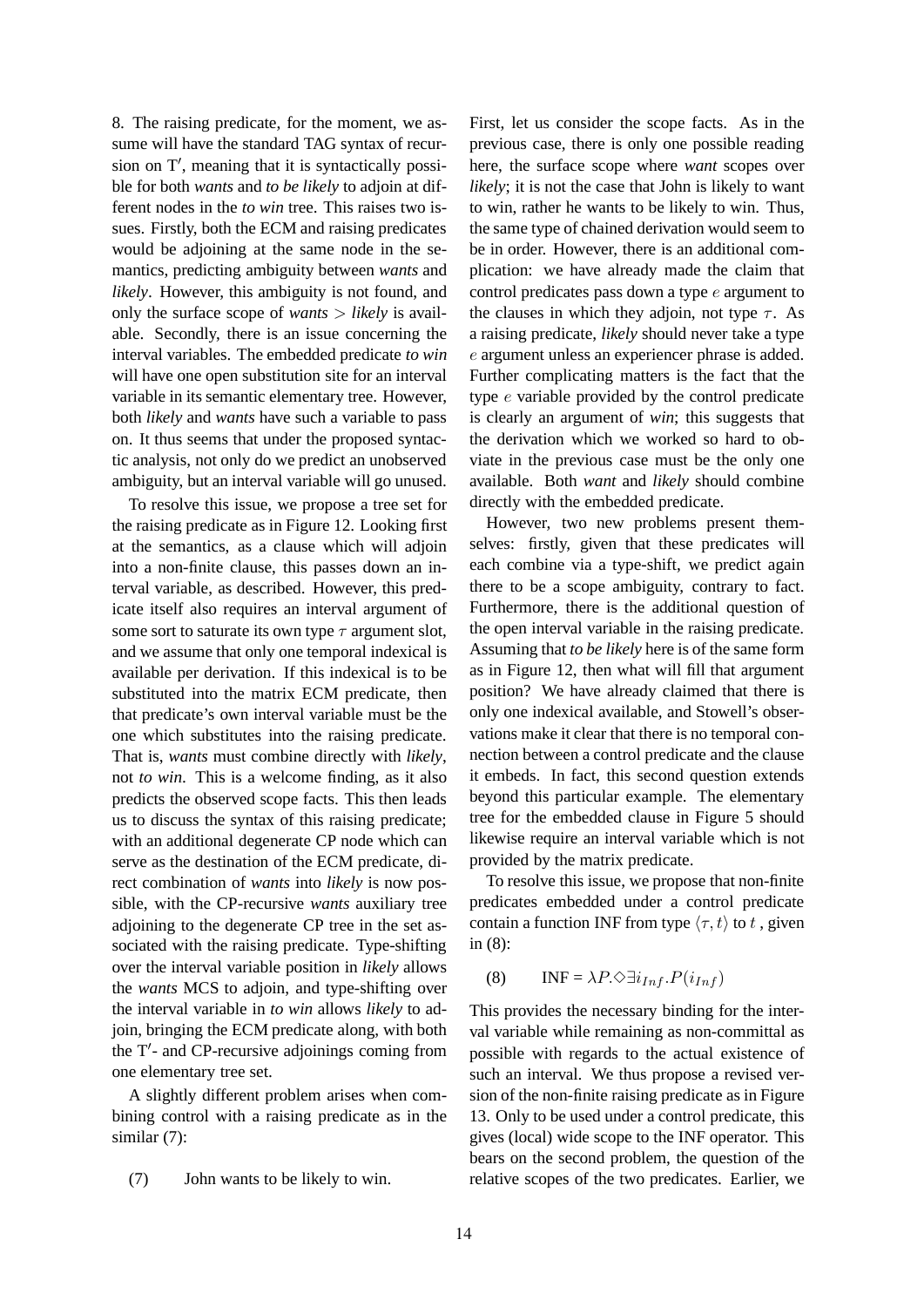had stated that because both *want* and *likely* would combine with *win* via a type-shift, their scopes should be permutable, but that only the surface scope is available. We speculate that it is the effect of this INF operator which serves to rule out the reading where *likely* outscopes *want*. This is because such a scope would also give the INF function wide scope over the whole expression, yielding a situation where the widest temporal operator carries this contingent existential, essentially making it possible for there to be no interval at which the described events took place, which is an undesirable result. Nothing in the derivation *per se* blocks this reading, rather a well-formedness constraint on semantic outputs would do so.



Figure 13: Non Finite Raising Predicate under Control

A reviewer notes that certain cases of Right Node Raising may present a particular challenge for our approach, with an example as in (9):

## (9) Every boy supported and every girl protested some amendment.

Specifically, the concern is in deriving the reading in which the shared argument's existential quantifier has narrow scope relative to the universals, since the right-node-raised existential object would appear to be derivationally higher than the subject quantifiers within the conjoined sentences. In fact, such cases can be treated if we adopt the approach to coordination presented in Sarkar and Joshi (1996), and further developed in Han et al. (2008), where examples like (9) are discussed. Under this approach, we allow elementary trees to contain nodes that are marked as shared arguments. When two predicate trees with nodes targeted for sharing (indicated by a circle) are combined, a node-contraction operation applies, such that the relevant shared nodes combine into a single node that is multiply-dominated

in both the derived syntax and semantics trees.<sup>1</sup> In Figure 14, we update the relevant Han et al. elementary trees with our new semantic notation, dispensing for the moment with interval variables.



Figure 14: Elementary trees for Coordination

The *support* elementary tree contains three linked nodes: one for the subject, which is a standard type  $e$  substitution site, one for the object, which is marked for contraction, and one at the root, which corresponds to  $\lambda P$ , which binds a function of type  $\langle t, t \rangle$ . The coordinator is treated as a functional element in the *protest* tree, projected in accordance with the CETM. The second elementary tree contains two links, one each for the arguments of the verb. These elementary trees however provide two new questions regarding the application of our type-shifting operation. The first concerns the status of the object in the *support* tree. A crucial feature of the Han et al. analysis is that the shared object, *some amendment* in this case, is not duplicated, but rather shared through multiple dominance. As such, its scope part can only combine with one of the two elementary trees. Thus, we do not apply the typeshifting operation at all to the *support* tree, as the only component of the quantificational MCS that is relevant here will be the type  $e$  variable. Type

<sup>&</sup>lt;sup>1</sup>See Han et al. for a formal definition of semantic combination with multiple dominance.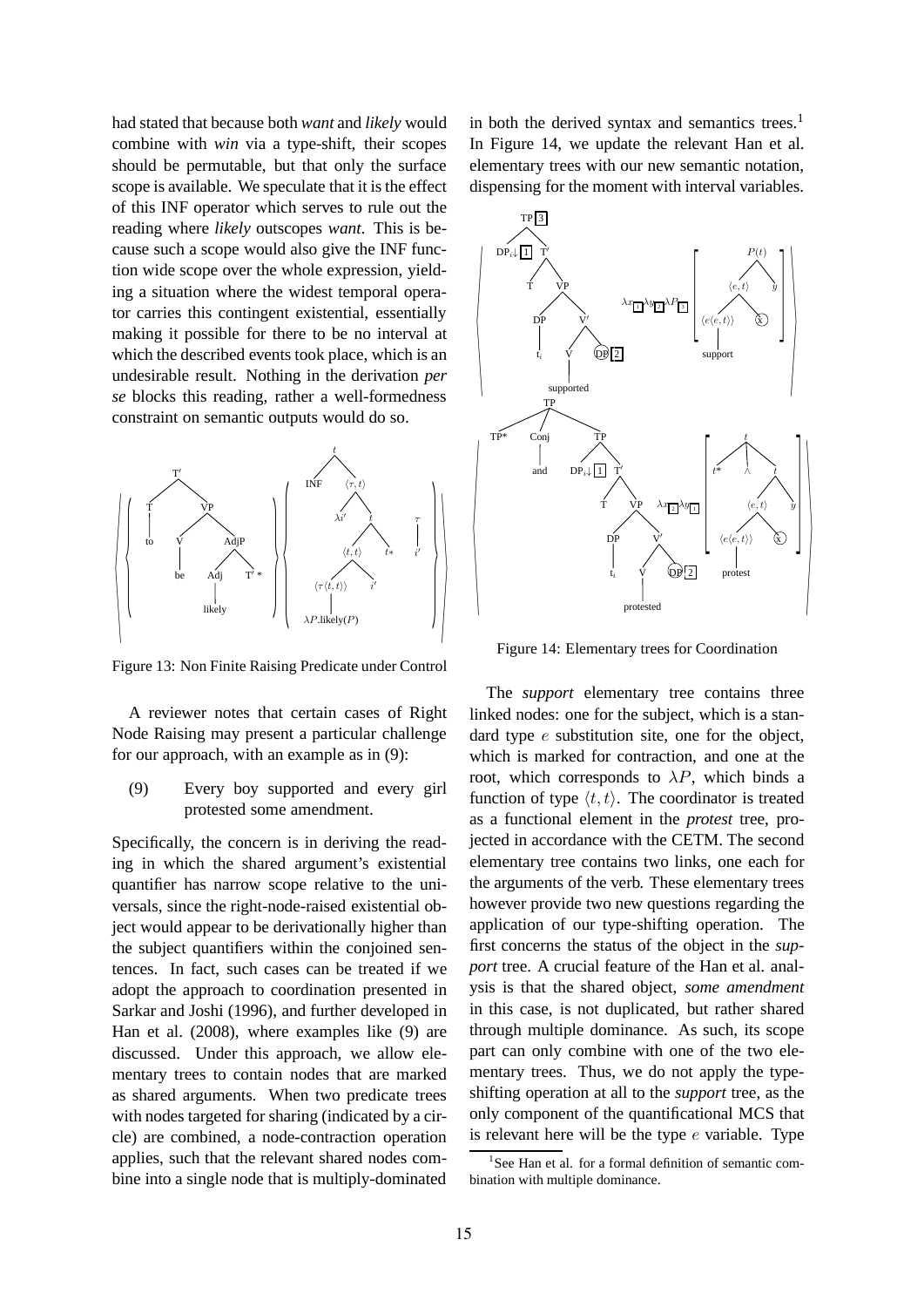shifting the *support* tree would force the quantifier's scope part into a position that does not dominate both of the contracted nodes after *protest* adjoins at the root of *support*, leaving an unbound variable.

The second question concerns the application of type-shifting in the *protest* elementary tree. This is the first time we have explicitly dealt with the question of how to apply the type shifting operation in an elementary tree with more than one available  $t$  node. Here, we suppose that the typeshifting operation targets only the root of the elementary tree. That is, both the shared and nonshared arguments of *protest* can take scope over the coordinator. In the case of the shared argument, this is treated as a necessity for proper variable binding in the original Han et al. presentation, an observation which we echo here. However, they treat it as equally necessary for the nonshared argument to take a low scope relative to the coordinator, and here our analyses diverge. We believe it should be possible to derive the reading in which the non-shared argument takes widest scope. Thus, type-shifting will link both arguments to the root of the *protest* tree.

Finally, it is just a matter of determining whether or not there is a possible derivational order which yields the narrow scope of the shared argument. First, we must examine the orderings of type-shifting. By first type-shifting the object position and then the subject position in the *protest* tree, *every girl* will take a wider scope than *some amendment* at the root of that tree. Similarly, the subject position in *support* will also undergo a type-shift, allowing the subject to outscope the coordinating predicate, which does not require a type-shift to combine. Once the predicates are combined, the universals will both outscope the existential, and the coordinator.

## **5 Type-Shifting and Scope Interleaving**

Finally, a reviewer brings the question of whether or not the type-shifting operation will allow for the derivation of quantificational scopes not readily derivable by conventional set-local means. Specifically, an example such as that in (10):

(10) John refused to want to visit every candidate.

The reading of interest here is the one where John refused, for every candidate, to want to visit that candidate. That is,  $refuse > \forall$  > *want*. Again, because this involves a chain of control predicates, we can dispense with the interval variables for the time being and concentrate on the type e variables. The reviewer is quite correct in suspecting that there is nothing inherent in the type-shifting operation which will allow us to derive this reading. With the tools presently available, *refuse* will combine with *want*, and the embedded quantifier is predicted to scope over or under that compound predicate, yielding either ∀ > *refuse* > *want* or  $refuse > want > \forall.$ 

However, we call readers' attention to Frank and Storoshenko (2012) in this volume. There, we motivate the breaking of predicate elementary trees in the semantics into "scope" and "variable" parts, along the same lines as the generalized quantifiers seen here. Following a suggestion in Nesson and Shieber (2008), a control predicate becomes a 3-member MCS consisting of this scope part containing the substitution site for the external argument, the predicate part, and the type e variable to be passed down. The type-shifting operation described here is not incompatible with that analysis, though its domain of application will naturally be limited to the scope parts of those elementary tree sets which contain substitution sites for type  $e$  (or type  $\tau$ ) variables. Again, our account of unspecified ordering of type-shifting applies only to this component of the larger MCS, rather than to the predicate tree.



Figure 15: Partial Semantic Derived Tree Set for (10)

To illustrate the example in question, we present the partial derived structure in Figure 15, showing the stage at which *John* has combined with *refuse*, which has in turn combined with *want* after a type-shift over that predicate's open subject position. At this stage, *want* has the described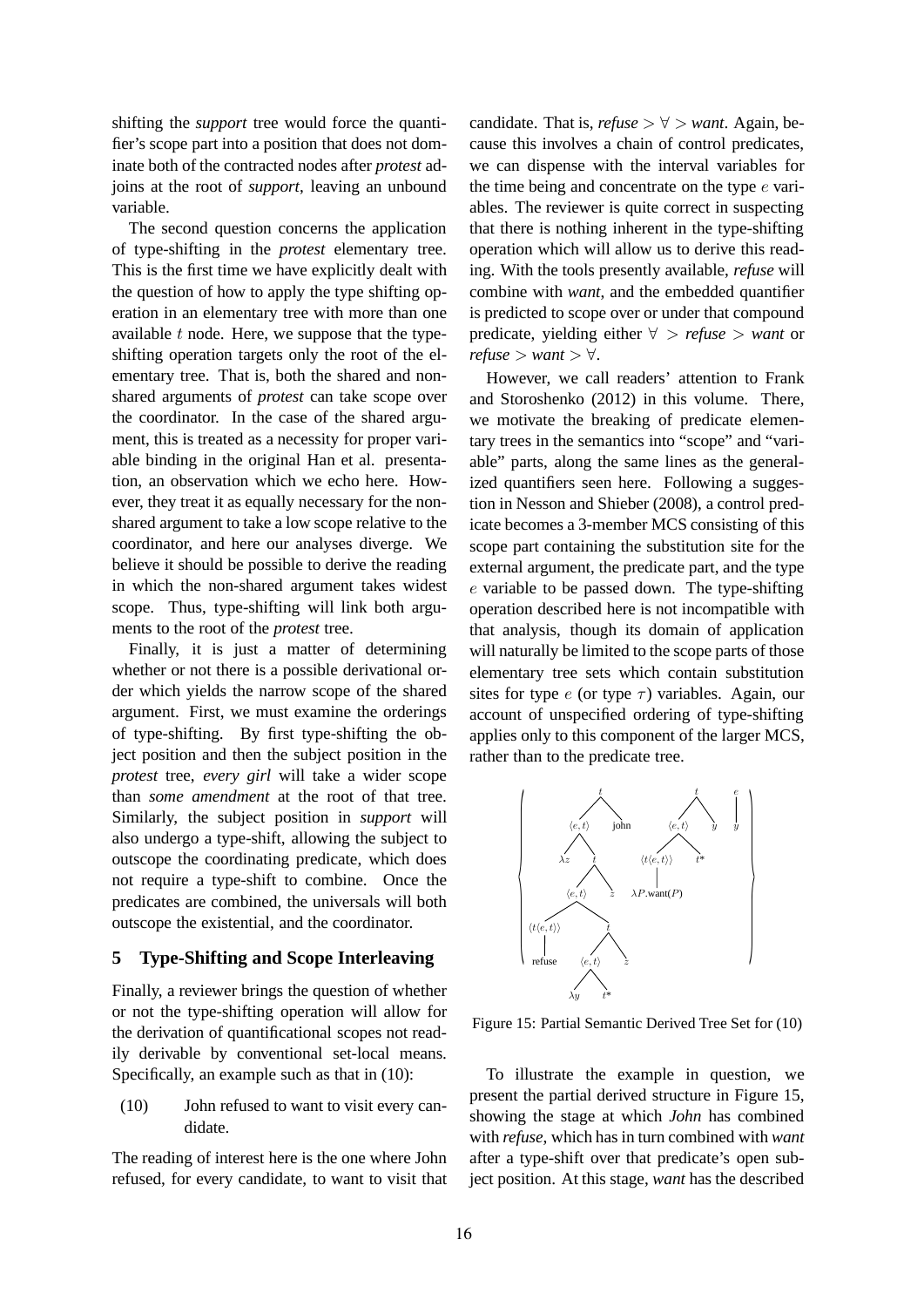3-component structure. This will combine with *visit* via type-shifting. One wrinkle at this point is that our type-shifting operation has to this point only dealt with 2-member MCSs. Either the typeshifting operation can be re-defined to allow this triplet, or our preferred interpretation at this point is to maintain that a single link is going to be created, and we rely upon the constraints of the MCS such that the components will eventually collapse into a single tree structure, needing only one link.

As argued in the paper where these structures are introduced, we believe that, with some derivational flexibility, they make certain scopes available which are not otherwise derivable. In this case, as both *want* and *every candidate* will combine via a type-shift targeting the same node (the root of the scope part of *visit*), full freedom for multiple adjoining is possible, so long as all variables are properly bound. Thus, the tree component carrying the universal quantifier should be able to intervene between the two  $t$ -recursive components of *want*, deriving the desired reading. For more details on these scope possibilities, we refer readers to the cited paper.

## **6 Conclusion**

In this paper, we have sought a more restrictive framework for linking syntactic and semantic trees in STAG. Combining our modified semantic representations with the type lifting operation provides us a principled account for the creation of the derivational links which captured the simultaneous substitution and adjoining of quantificational MCSs. Extending this operation to type- $\tau$ temporal variables, we have shown how embedded quantifiers can scope over raising and ECM predicates. It remains for future work to develop a fully fleshed-out account of the temporal system sketched here, including the links between open type- $\tau$  variables and multiple possible syntactic positions where different clauses may adjoin.

## **Acknowledgments**

The authors would like to thank the reviewers for their many helpful comments and questions which have improved the quality of this paper, particularly forcing us to reconcile both our submissions to this volume. All errors remain our own. This work is partially-funded by SSHRC Postdoc Fellowship 756-2010-0677 to Storoshenko.

## **References**

- Robert Frank and Dennis Ryan Storoshenko. 2012. The shape of elementary trees and scope possibilities in stag. In *Proceedings of the 11*th *International Workshop on Tree Adjoining Grammars and Related Formalisms*.
- Robert Frank. 2002. *Phrase Structure Composition and Syntactic Dependencies*. Cambridge, MA: MIT Press.
- Chung-hye Han, David Potter, and Dennis Ryan Storoshenko. 2008. Compositional semantics of coordination using Synchronous Tree Adjoining Grammar. In Claire Gardent and Anoop Sarkar, editors, *Proceedings of the 9*th *International Workshop on Tree Adjoining Grammars and Related Formalisms*, pages 33–41.
- Herman Hendriks. 1988. Type change semantics: The scope of quantification and coordination. In E. Klein and van Benthem J., editors, *Categories, Polymorphism and Unification*, pages 96–119. Centre for Cognitive Science, Edinburgh.
- Laura Kallmeyer and Aravind K. Joshi. 2003. Factoring predicate argument and scope semantics: Underspecified semantics with LTAG. *Research on Language and Computation*, 1:3–58.
- Kiyomi Kusumoto. 2005. On the quantification over times in natural language. *Natural Language Semantics*, 13:317–357.
- Rebecca Nesson and Stuart M. Shieber. 2008. Synchronous vector TAG for syntax and semantics: Control verbs, relative clauses, and inverse linking. In Claire Gardent and Anoop Sarkar, editors, *Proceedings of the 9*th *International Workshop on Tree Adjoining Grammars and Related Formalisms*.
- Barbara Partee and Mats Rooth. 1983. Generalized conjunction and type ambiguity. In Rainer Bäuerle, Christoph Schwaze, and Arnim von Stechow, editors, *Meaning, Use, and Interpretation of Language*, pages 361–383. Berlin: Mouton de Gruyter.
- Sylvain Pogodalla. 2004. Computing semantic representation: Toward ACG abstract terms as derivation trees. In *Proceedings of the 7*th *International Workshop on Tree Adjoining Grammars and Related Formalisms*.
- Anoop Sarkar and Aravind Joshi. 1996. Coordination in Tree Adjoining Grammars: formalization and implementation. In *Proceedings of COLING'96*, pages 610–615, Copenhagen.
- Stuart M. Shieber and Yves Schabes. 1990. Synchronous tree adjoining grammars. In *Papers Presented to the 13*th *International Conference on Computational Linguistics*, volume 3, pages 253– 258.
- Tim Stowell. 1982. The tense of infinitives. *Linguistic Inquiry*, 13(3):561–570.